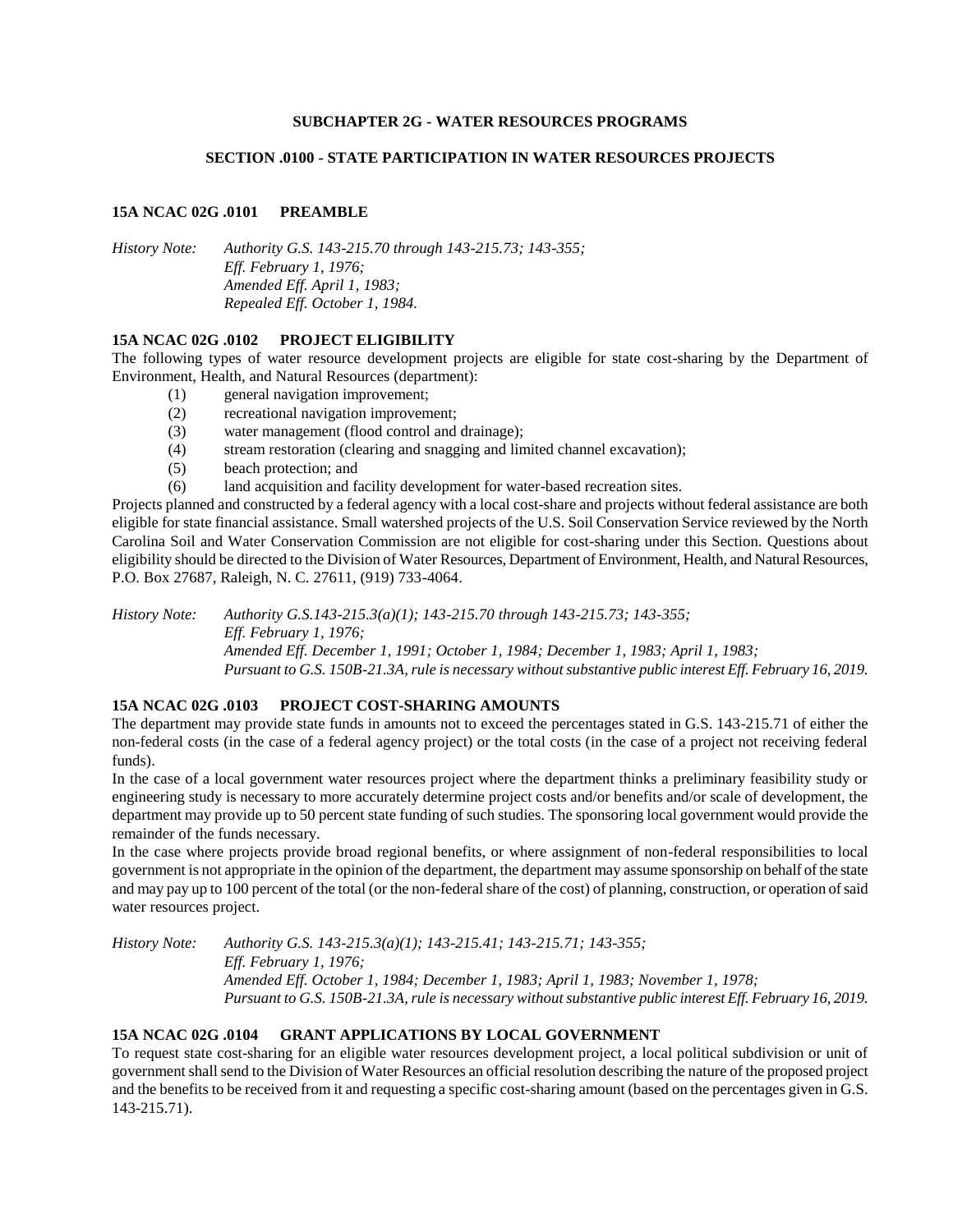In addition, the resolution must state that the local unit of government will perform the following where appropriate to the nature of the project:

- (1) Assume full obligation for payment of the balance of project costs.
- (2) Obtain all necessary state and federal permits.
- (3) Comply with all applicable laws governing the award of contracts and the expenditure of public funds by local governments.
- (4) Supervise construction of the project to assure compliance with permit conditions and to assure safe and proper construction according to approved plans and specifications.
- (5) Obtain suitable spoil disposal areas and all other easements or rights-of-way that may be necessary for the construction and operation of the project without cost or obligation to the state.
- (6) Assure that the project is open for use by the public on an equal basis with no restrictions.
- (7) Hold the state harmless from any damages that may result from the construction, operation and maintenance of the project.
- (8) Accept responsibility for the operation and maintenance of the completed project.

*History Note: Authority G.S. 143-215.3(a)(1); 143-215.72; 143-355; Eff. February 1, 1976; Amended Eff. December 1, 1991; October 1, 1984; April 1, 1983; Pursuant to G.S. 150B-21.3A, rule is necessary without substantive public interest Eff. February 16, 2019.*

# **15A NCAC 02G .0105 GRANT APPLICATION REVIEW AND APPROVAL**

The secretary of the department shall receive and review grant applications for water resources development projects. If the proposed project described in the application is not subject to environmental review under federal law, the department shall follow environmental review procedures established under the State Environmental Policy Act.

After review of grant applications, the secretary shall forward those approved or approved in part to the Advisory Budget Commission, which shall review the recommendations for the transfer of funds from the department's reserve fund into accounts for specific projects. After review by the Advisory Budget Commission, project funds shall be disbursed and monitored by the Department of Environment, Health, and Natural Resources (as described in Rule .0106 of this Section).

*History Note: Authority G.S. 113A-4; 143-215.3(a)(1); 143-215.72; 143-215.73; 143-355; Eff. February 1, 1976; Amended Eff. December 1, 1991; July 1, 1988; October 1, 1984; April 1, 1983; Pursuant to G.S. 150B-21.3A, rule is necessary without substantive public interest Eff. February 16, 2019.*

## **15A NCAC 02G .0106 GRANT PAYMENTS**

When state cost-sharing for the water resource development project has been approved by the department and reviewed by the Advisory Budget Commission, the department shall pay its portion of the non-federal costs of a federal project when requested by the sponsoring federal agency and shall pay its portion of the costs of a non-federal project when the project has been completed, unless the local political subdivision or unit of government requests a partial payment in writing. A portion of the funds, normally 10 percent, will not be paid until the project has been inspected and is complete.

*History Note: Authority G.S. 143-215.3(a)(1); 143-215.73; 143-355; Eff. February 1, 1976; Amended Eff. July 1, 1988; October 1, 1984; April 1, 1983; Pursuant to G.S. 150B-21.3A, rule is necessary without substantive public interest Eff. February 16, 2019.*

## **15A NCAC 02G .0107 SPECIAL BEACH EROSION CONTROL REQUIREMENTS**

The following requirements are applicable to any beach erosion control or hurricane protection project in which the state participates by action of the department:

(1) Before the start of project construction, the sponsoring local government(s) will establish land-use controls to conserve protective dunes and to insure that the damage potential is not significantly increased by further development. Such land use controls must meet or exceed all requirements of the state guidelines for Areas of Environmental Concern (15A NCAC 7H) and be consistent with the approved local land use plan prepared under the provisions of the state guidelines for Land Use Planning (15A NCAC 7B).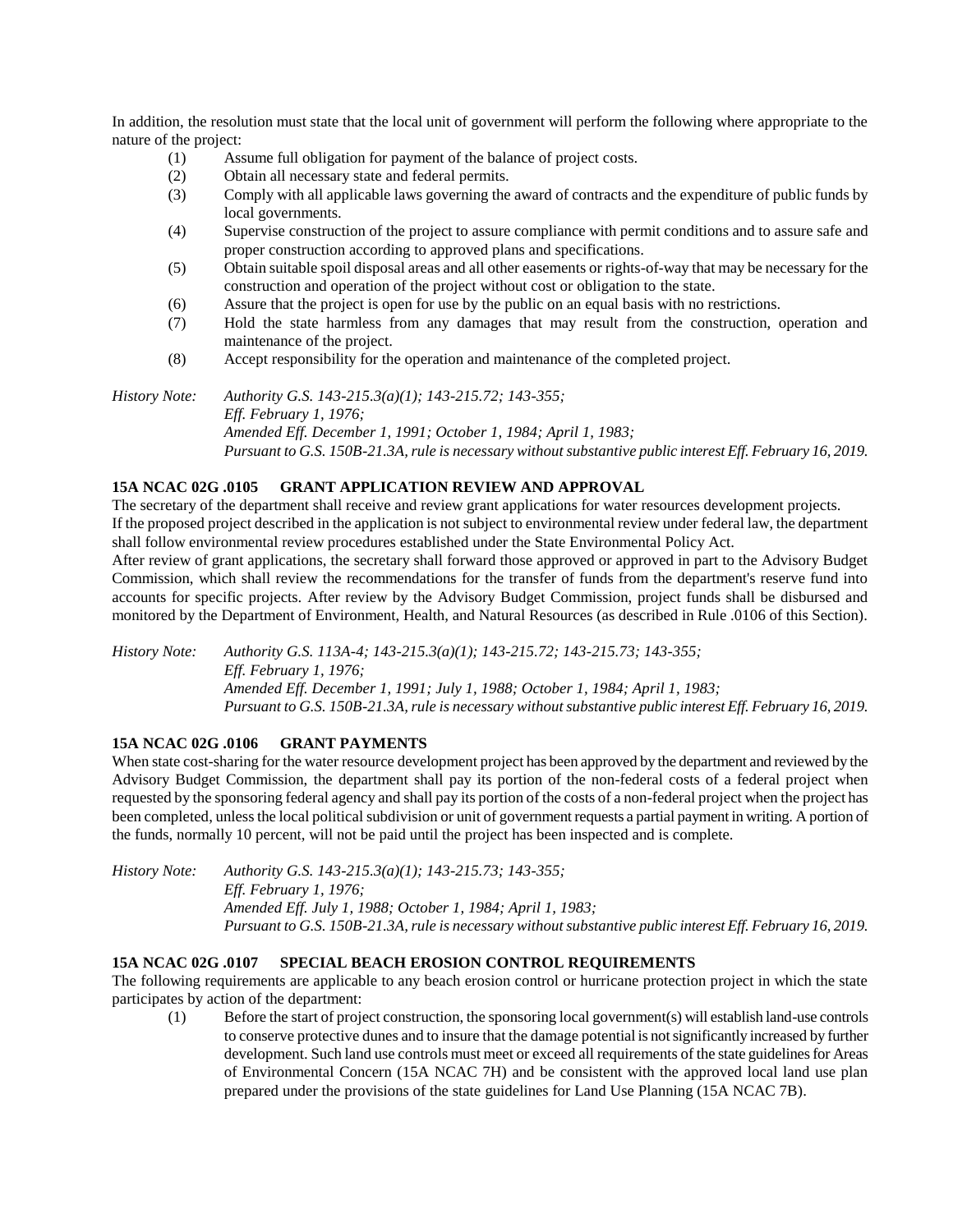- (2) The sponsoring local government must provide adequate public access to the project area. All such accessways must be designed to adequately protect the beach and dune system.
- (3) No beach erosion control project shall significantly interfere with or create a hazard to public enjoyment of the beach.
- (4) Any building line established as a part of a beach erosion control project shall not be seaward of the oceanfront setback line as established in 15A NCAC 7H .0306(a) GENERAL USE STANDARDS FOR OCEAN HAZARD AREAS.

*History Note: Authority G.S. 143-215.3(a)(1); 143-215.71; 143-355; Eff. February 1, 1976; Amended Eff. April 1, 1983; Pursuant to G.S. 150B-21.3A, rule is necessary without substantive public interest Eff. February 16, 2019.*

## **15A NCAC 02G .0108 APPLICATION FOR STATE FUNDING 15A NCAC 02G .0109 PAYMENT OF LOCAL SHARE 15A NCAC 02G .0110 STATE PARTICIPATION IN BEACH EROSION CONTROL PROJECTS 15A NCAC 02G .0111 NON-QUALIFIED PROJECTS 15A NCAC 02G .0112 SPECIAL PROJECT REQUIREMENTS**

*History Note: Authority G.S. 143-354; 143-355; Eff. February 1, 1976; Amended Eff. November 1, 1978; Repealed Eff. April 1, 1983.*

### **SECTION .0200 - STATE STANDARDS FOR NON-FEDERAL PROJECTS**

| 15A NCAC 02G .0201 | PURPOSE                                                  |
|--------------------|----------------------------------------------------------|
| 15A NCAC 02G .0202 | <b>ECONOMIC JUSTIFICATION REQUIRED</b>                   |
| 15A NCAC 02G .0203 | <b>FORMAL APPROVAL REQUIRED</b>                          |
| 15A NCAC 02G .0204 | <b>SOUND ENGINEERING REQUIRED</b>                        |
| 15A NCAC 02G .0205 | <b>COMPATIBILITY WITH NORTH CAROLINA WATER PLAN</b>      |
| 15A NCAC 02G .0206 | APPROVAL OF ALL AFFECTED STATE AGENCIES                  |
| 15A NCAC 02G .0207 | <b>ASSUMPTION OF RESPONSIBILITY BY LOCAL GOVERNMENTS</b> |
|                    |                                                          |

| History Note: | Authority G.S. 143-354;        |
|---------------|--------------------------------|
|               | <i>Eff. February 1, 1976;</i>  |
|               | Amended Eff. November 1, 1978; |
|               | Repealed Eff. April 1, 1983.   |

#### **SECTION .0300 - BEACH PROJECT REVOLVING FUND ADVANCES**

## **15A NCAC 02G .0301 APPROVAL OF ADVANCES 15A NCAC 02G .0302 ADVANCE PRIORITIES 15A NCAC 02G .0303 ADVANCE LIMITATION 15A NCAC 02G .0304 DELEGATIONS OF AUTHORITY**

*History Note: Authority G.S. 143-215.62; Eff. February 1, 1976; Amended Eff. October 1, 1984; November 1, 1978; Expired Eff. March 1, 2019 pursuant to G.S. 150B-21.3A.*

### **15A NCAC 02G .0305 EXISTING CONTRACTS**

*History Note: Authority G.S. 143-215.62; Eff. February 1, 1976;*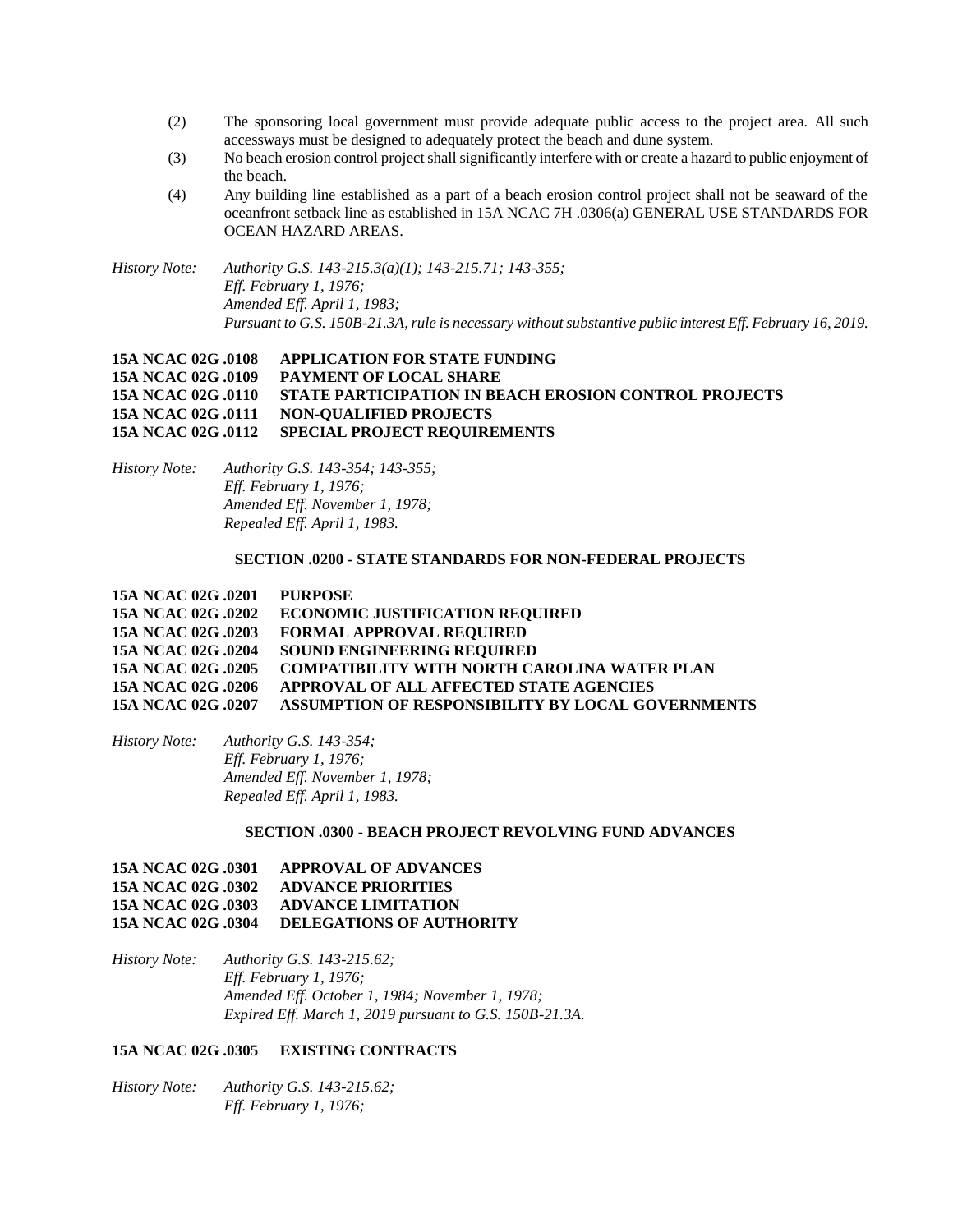*Repealed Eff. October 1, 1984.*

#### **SECTION .0400 - FLOODWAY ESTABLISHMENT**

#### **15A NCAC 02G .0401 STATUTORY AUTHORIZATION**

*History Note: Authority G.S. 143-215.3(a)(1); 143-215.56; Eff. February 1, 1976; Repealed Eff. October 1, 1984.*

### **15A NCAC 02G .0402 FORM**

*History Note: Authority G.S. 143-215.3(a)(1); 143-215.56; Eff. February 1, 1976; Amended Eff. July 1, 1988; October 1, 1984; Expired Eff. March 1, 2019 pursuant to G.S. 150B-21.3A.*

### **SECTION .0500 - ALLOCATION OF JORDAN LAKE WATER SUPPLY STORAGE**

#### **15A NCAC 02G .0501 INTRODUCTION**

To increase the availability of municipal and industrial water supplies, the State of North Carolina requested the U.S. Army Corps of Engineers to designate 32.62 percent of the Jordan Lake conservation storage, between the elevations 202 mean sea level (msl) and 216 msl, as water supply storage.

The State, acting through the Environmental Management Commission, will assign to local governments having a need for water supply capacity any interest held by the State in such storage, with proportional payment by the user to the State for the state's associated capital, interest, administrative and operating costs.

Upon signing the water supply storage contract with the U.S. Army Corps of Engineers, the Commission will apply the following procedures in allocating Jordan Lake water supply storage.

*History Note: Authority G.S. 143-215.3(a)(1); 143-215.38 through 143-215.43; 143-354(a)(11); 143B-282; Eff. March 1, 1988; Pursuant to G.S. 150B-21.3A, rule is necessary without substantive public interest Eff. February 16, 2019.*

#### **15A NCAC 02G .0502 DEFINITIONS**

As used throughout this Subchapter:

- (1) "Capital costs" means initial costs of the project;
- (2) "Commission" means Environmental Management Commission;
- (3) "Department" means the North Carolina Department of Natural Resources and Community Development;
- (4) "Division" means the Division of Water Resources;
- (5) "Effective date of allocation" means the date the Commission approves the allocation;
- (6) "Interest costs" means interest accrued on the unpaid balance;
- (7) "Local government" means any city, county, authority, sanitary district, metropolitan water district, or other local unit;
- (8) "Operating costs" means Jordan Lake's state and federal operating, maintenance, replacement, and administrative costs associated with water supply storage;
- (9) "State" means the state of North Carolina; and
- (10) "Water supply storage" means storage of water for municipal or industrial use.

*History Note: Authority G.S. 143-354(a)(11); Eff. March 1, 1988; Pursuant to G.S. 150B-21.3A, rule is necessary without substantive public interest Eff. February 16, 2019.*

#### **15A NCAC 02G .0503 FORMAL APPLICATION**

(a) The Commission may receive initial allocation requests from local governments beginning on this Section's effective date. In order to be reviewed, applications must contain the following information: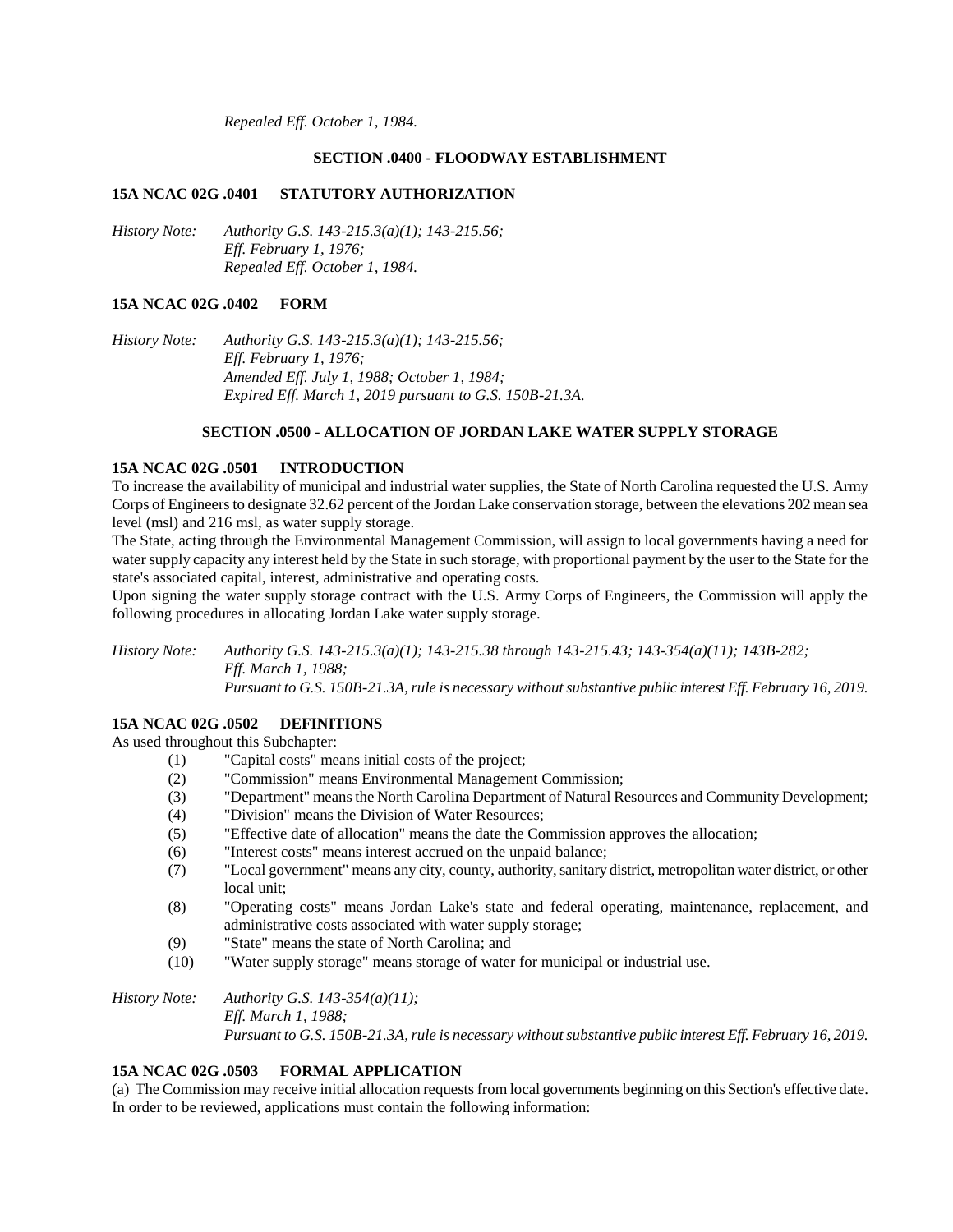- (1) Projected population and water use, including a detailed map of the existing and projected water service areas;
- (2) A listing of water sources presently available, including estimated yields of these sources;
- (3) An analysis of the yield, quality, and cost of alternative sources of water supply other than Jordan Lake that could meet or partially meet projected needs, including regionalization of systems;
- (4) A description of conservation and demand-management practices to be used;
- (5) An outline of plans to use water from Jordan Lake, including proposed location of intake and water treatment plant(s), location of wastewater treatment plant(s), any proposed sharing of facilities or other cooperative arrangements with other local governments, and a proposed schedule of development;
- (6) A plan for monitoring the quality of the raw and finished water in accordance with the requirements of North Carolina's Department of Human Resources and the U.S. Environmental Protection Agency;
- (7) The estimated cost of developing water supply facilities at Jordan Lake, also costs of alternative sources of supply; and
- (8) A letter of intent to enter into a financial commitment for Jordan Lake water storage.

(b) The Commission or the department may request such additional information as may be reasonably necessary for a complete understanding of the allocation request.

(c) Local governments may apply for two levels of allocation: Level I allocations are for applicants which have demonstrated an immediate need and will commence withdrawals within five years of the effective date of allocation; Level II allocations are for applicants with documented longer range needs for water.

(d) The applicant should include in the application the assumptions and the methodology used to develop projections. The Commission will assist applicants by providing a copy of departmental procedures for projecting water supply demands and determining yields.

(e) Using departmental procedures for projecting water supply demands and determining yields, the department will provide the Commission an independent assessment of the applicant's water supply needs.

*History Note: Authority G.S. 143-215.3(a)(1); 143-354(a)(11); 143B-282; Eff. March 1, 1988; Pursuant to G.S. 150B-21.3A, rule is necessary without substantive public interest Eff. February 16, 2019.*

## **15A NCAC 02G .0504 ALLOCATION OF WATER SUPPLY STORAGE**

(a) The segment of Jordan Lake proposed for a water supply withdrawal must be classified by the Commission as a drinking water source prior to any allocation of Jordan Lake water supply storage. Prior to the first allocation of water supply storage at Jordan Lake, the Commission shall hold one or more public meetings on the amount(s) requested by each applicant, the suitability of Jordan Lake water for public water supply use, the availability of alternative water sources, and the best utilization of the water resources of the region. For future allocation decisions, additional public meetings may be held as determined by the Commission.

(b) The Commission will assign Level I allocations of Jordan Lake water supply storage based on an intent to begin withdrawing water within five years of the effective date of allocation, on consideration of projected water supply needs for a period not to exceed 20 years, and on the design capacity of the associated withdrawal and treatment facilities.

(c) The Commission will make Level II allocations of Jordan Lake water supply to applicants based on projected water supply needs for a period not to exceed 30 years.

(d) The Commission will initially keep 50 percent of the water supply storage unallocated to meet future water supply needs as they develop.

(e) If additional storage is requested by holders of Level II allocations, these parties must submit an application addendum to the Commission for review.

(f) When holders of Level II allocations have documented an immediate need and wish to commence withdrawals within five years, their Level II allocations will be changed to Level I upon review and approval by the Commission.

(g) The department will issue a notice that it has received applications for Level I and Level II allocations and requests for increases in allocations, with a 30-day period for comment. If there is significant public interest, the department may hold a public meeting to obtain comments and information, with appropriate notice.

(h) To protect the yield of Jordan Lake for water supply and water quality purposes, the Commission will limit water supply allocations that will result in diversions out of the lake's watershed to 50 percent of the total water supply yield. The Commission may review and revise this limit based on experience in managing the lake and on the effects of changes in the lake's watershed that will affect its yield. For applicants whose discharge or intake represents a diversion pursuant to G.S. 153A-285 or 162A-7, the Commission will coordinate the review of the diversion with the review of the allocation request.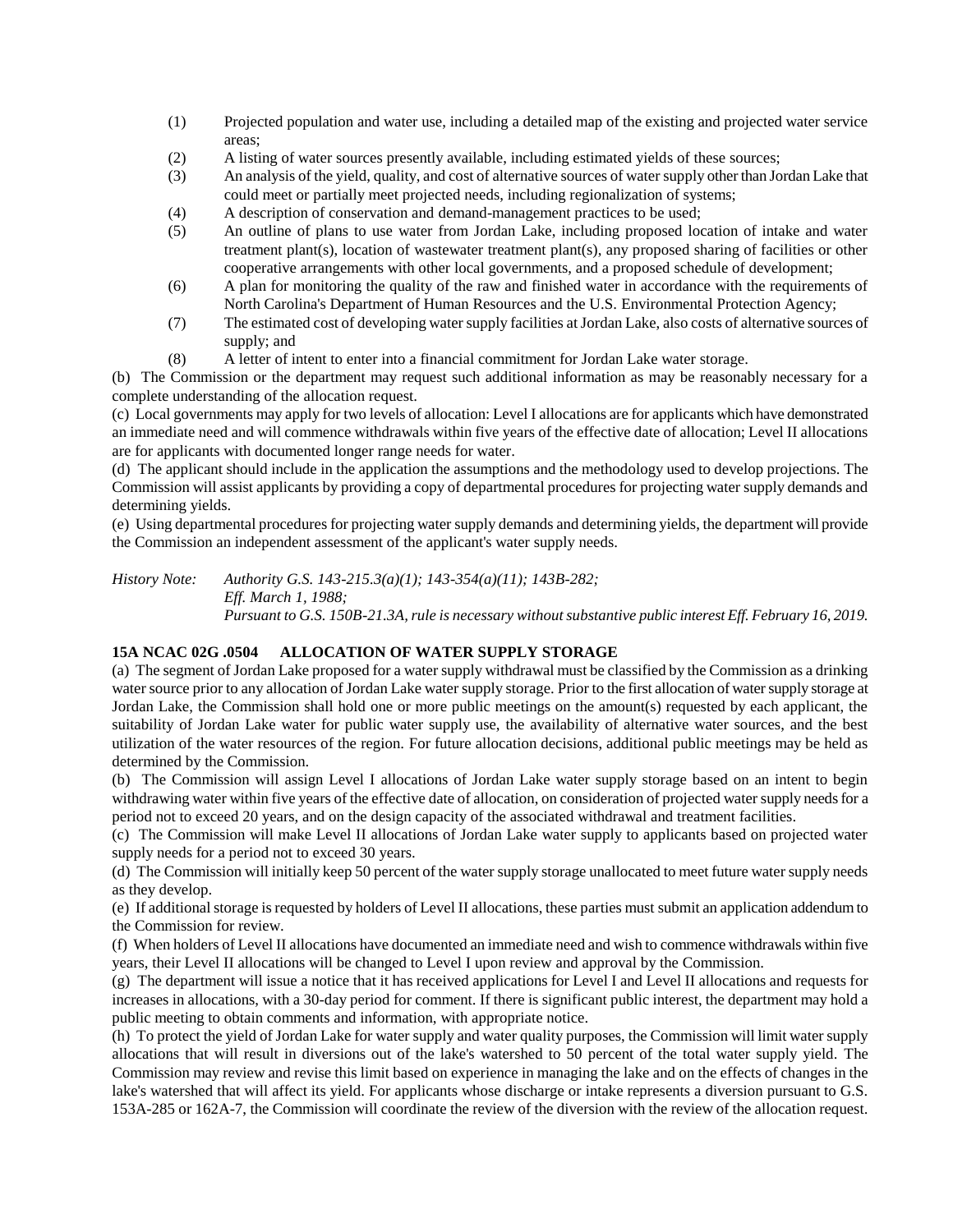(i) Where applications for allocations exceed storage capacity, the Commission will assign, reassign, or transfer allocations based on the applicants' or holders' need(s) and alternative water sources available (as defined in the application requirements), the existing or proposed average degree of utilization of the resource (relative to the total allocation application), the level of financial commitment (relative to the applicant's or holder's total costs in developing Jordan Lake as a water supply source), the effects on the lake's yield, and the level of sharing facilities or other cooperative arrangements with other local governments.

*History Note: Authority G.S. 143-54(a)(11); 143-215.3(a)(1); 143B-282; 153A-285; 162A-7; Eff. March 1, 1988; Pursuant to G.S. 150B-21.3A, rule is necessary without substantive public interest Eff. February 16, 2019.*

## **15A NCAC 02G .0505 NOTIFICATION AND PAYMENT**

(a) The Commission will notify applicants of the decisions made regarding their allocation requests.

(b) Recipients of Level I allocations are required to pay a proportional share of the state's total water supply storage capital and interest costs over a term suitable to the recipient and the Commission, but by 2012. Interest rates will vary with the payback term, and will be based on the state recovering the total federal capital and interest costs associated with water supply storage by 2012. After 2012, the Commission may review and adjust repayment requirements to assure equitable and efficient allocation of the resource. Level I recipients are also required to pay annually a proportional share of operating costs. (c) Holders of Level II allocations are required to pay a proportional share of the project's water supply storage interest and operating costs.

*History Note: Authority G.S. 143-215.3(a)(1); 143-354(a)(11); 143B-282; Eff. March 1, 1988; Pursuant to G.S. 150B-21.3A, rule is necessary without substantive public interest Eff. February 16, 2019.*

## **15A NCAC 02G .0506 RECIPIENTS' REQUIREMENTS**

(a) Holders of Level I allocations must provide documentation meeting the requirements of the North Carolina Environmental Policy Act, G.S. 113A-1 thru 113A-10, at the time the holders propose to build facilities to use water from Jordan Lake. Such documentation shall include the environmental impacts of the proposed withdrawal, treatment, distribution, and disposal of the holders' allocated water.

(b) Local governments must install and maintain suitable meters for the measurement of water withdrawn, report these withdrawals to the department on a monthly basis, and obtain the department's approval for the design, location, and installation of associated withdrawal facilities.

(c) Holders of Level I and Level II allocations must pay the required capital, interest, and operating costs when due.

*History Note: Authority G.S. 113A-1 through 113A-10; 143-215.3(a)(1); 143-354(a)(11); 143B-282; Eff. March 1, 1988; Pursuant to G.S. 150B-21.3A, rule is necessary without substantive public interest Eff. February 16, 2019.*

## **15A NCAC 02G .0507 LOSS OF ALLOCATION**

(a) The Commission will review the Level I and Level II allocations at five year intervals, beginning on the effective date of the first allocation.

(b) Level I allocations will be reviewed for possible reassignment if the recipient does not begin to withdraw water within five years of the effective date of allocation or is not using and withdrawing the water as proposed in the application.

(c) Level I and Level II allocations will be rescinded upon failure by the local government to meet the regulation requirements in  $.0506$  (a), (b), and (c).

(d) The Commission may adjust, reassign, or transfer interests in water supply storage held by local governments, if indicated by an investigation of needs or changes in the project's water supply storage capacity. Capital, interest, and operating costs will be equitably adjusted to reflect the allocation recipients' proportion of total capacity.

Holders of Level I and Level II allocations will receive appropriate refunds for any payments made if their allocations are adjusted, reassigned, or otherwise amended with the approval of the Commission. Rescinded allocations will not be refunded. (e) The Commission shall hold a public meeting to obtain comments and information regarding the proposed loss of allocation.

*History Note: Authority G.S. 143-215.3(a)(1); 143-354(a)(11); 143B-282;*